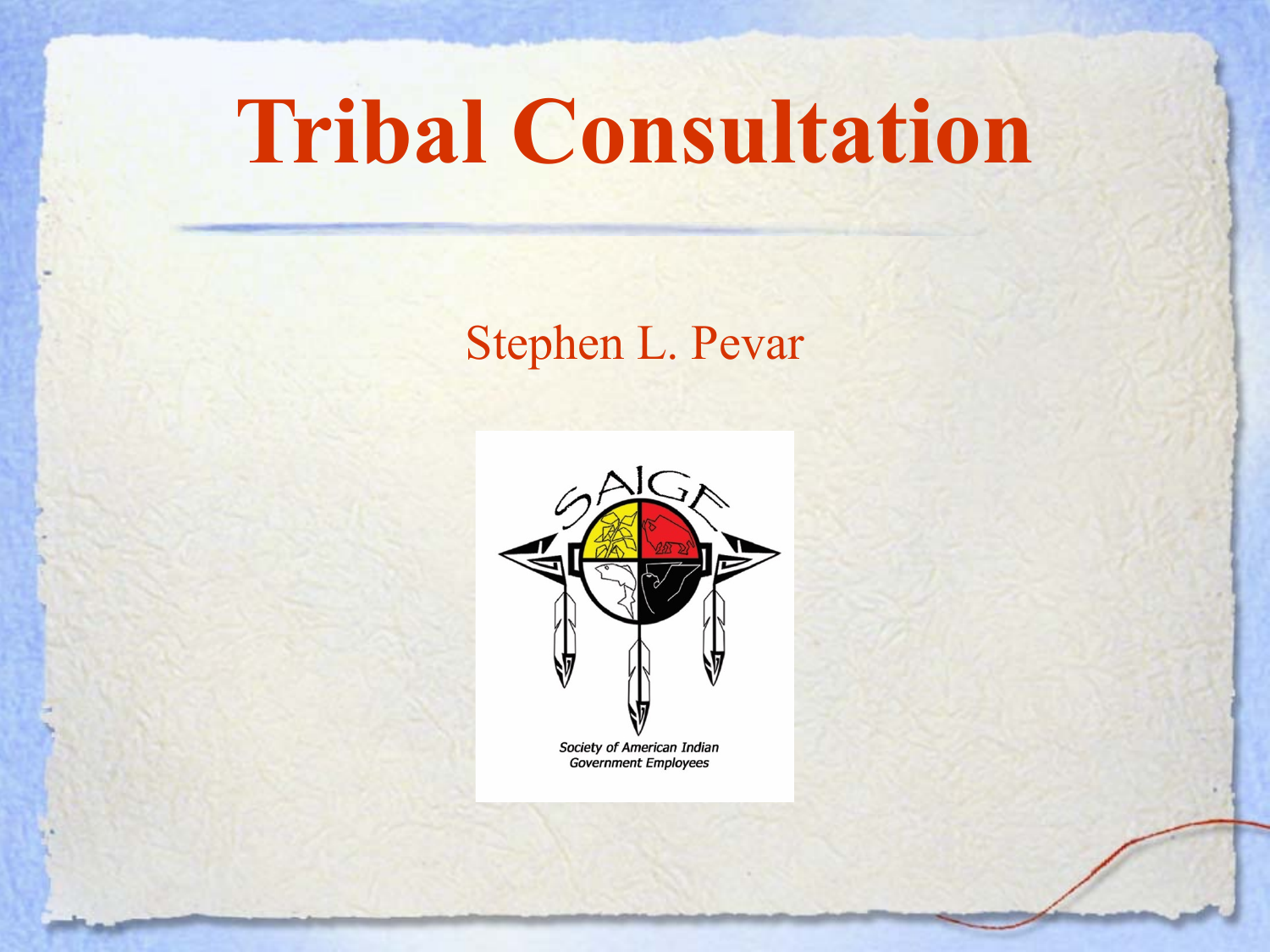### **Consultation**

Consultation is a critical part of the Trust Responsibility, perhaps the most important part.

Consultation is about respect. There would be far fewer lawsuits against federal agencies—and greater cooperation—if federal officials meaningfully consulted with Indian tribes. Through meaningful consultation, a federal agency can learn and appreciate tribal values, avoid errors and false presumptions about tribal interests, and make informed decisions.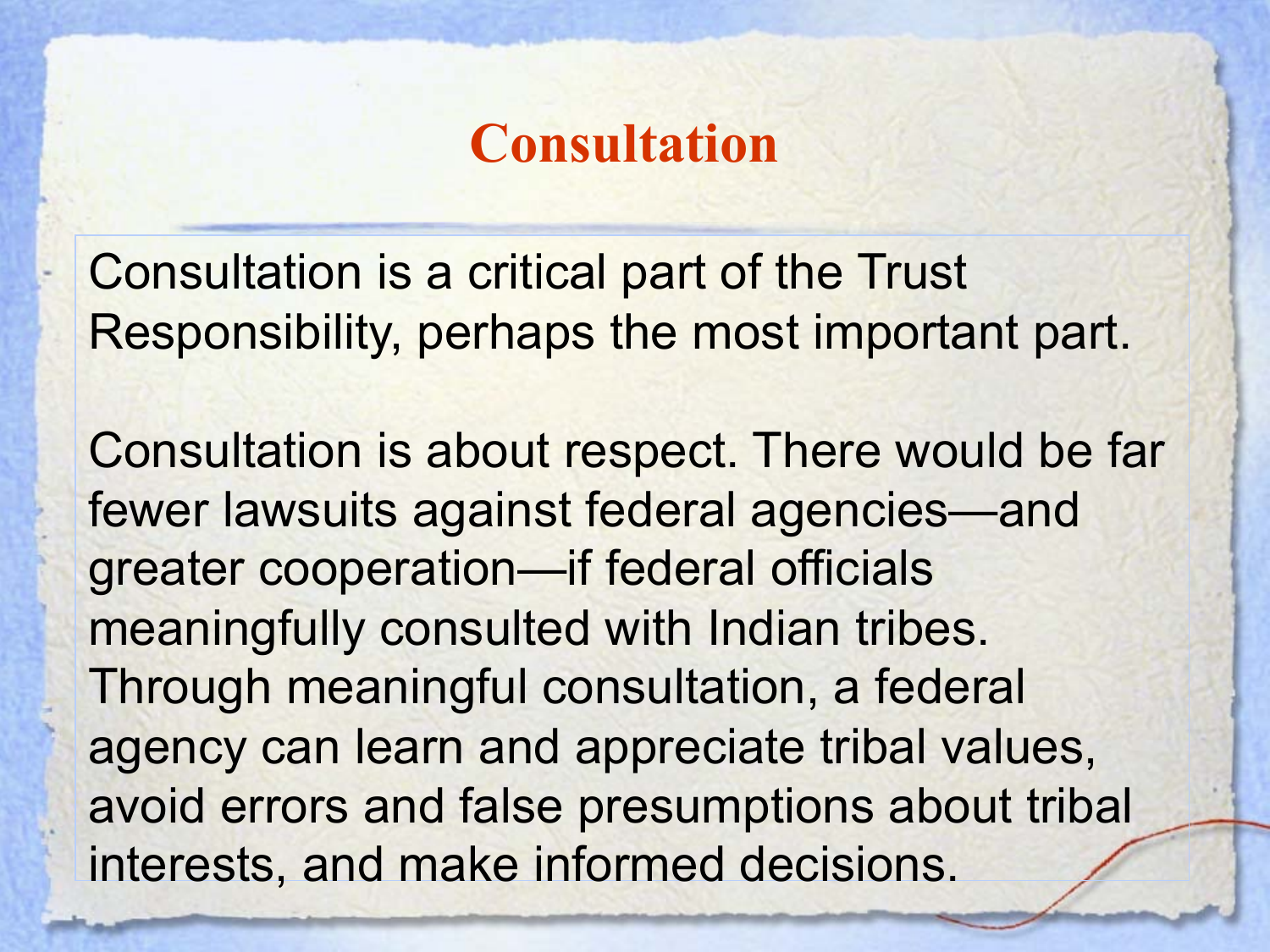As former Ass't Secretary of Indian Affairs Kevin Washburn has stated, "the United States must never take an action affecting Indian tribes without first consulting with them."

> Kevin K. Washburn, *What the Future Holds: The Changing Landscape of Federal Indian Policy,* 130 HARV. L. REV. FORUM 200, 217-18 (2017)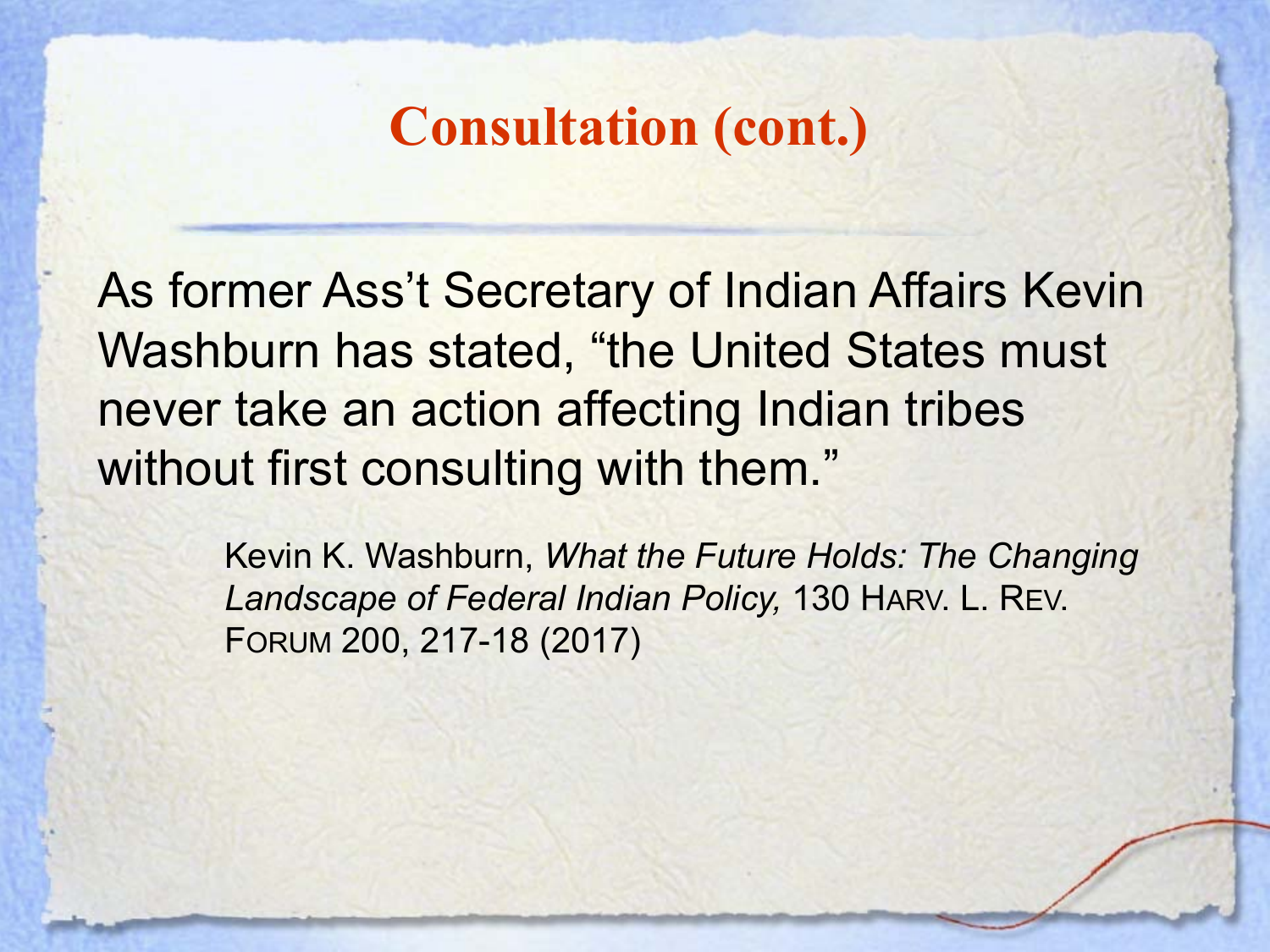### **Consultation**

Presidents Clinton and Obama each issued Orders requiring federal agencies to engage in meaningful consultation with Indian tribes that continue to be in effect today. The first of these was President Clinton's Executive Memorandum "Government-to-Government Relationship with Native American Tribal Governments." 59 Fed. Reg. 22951 (1994).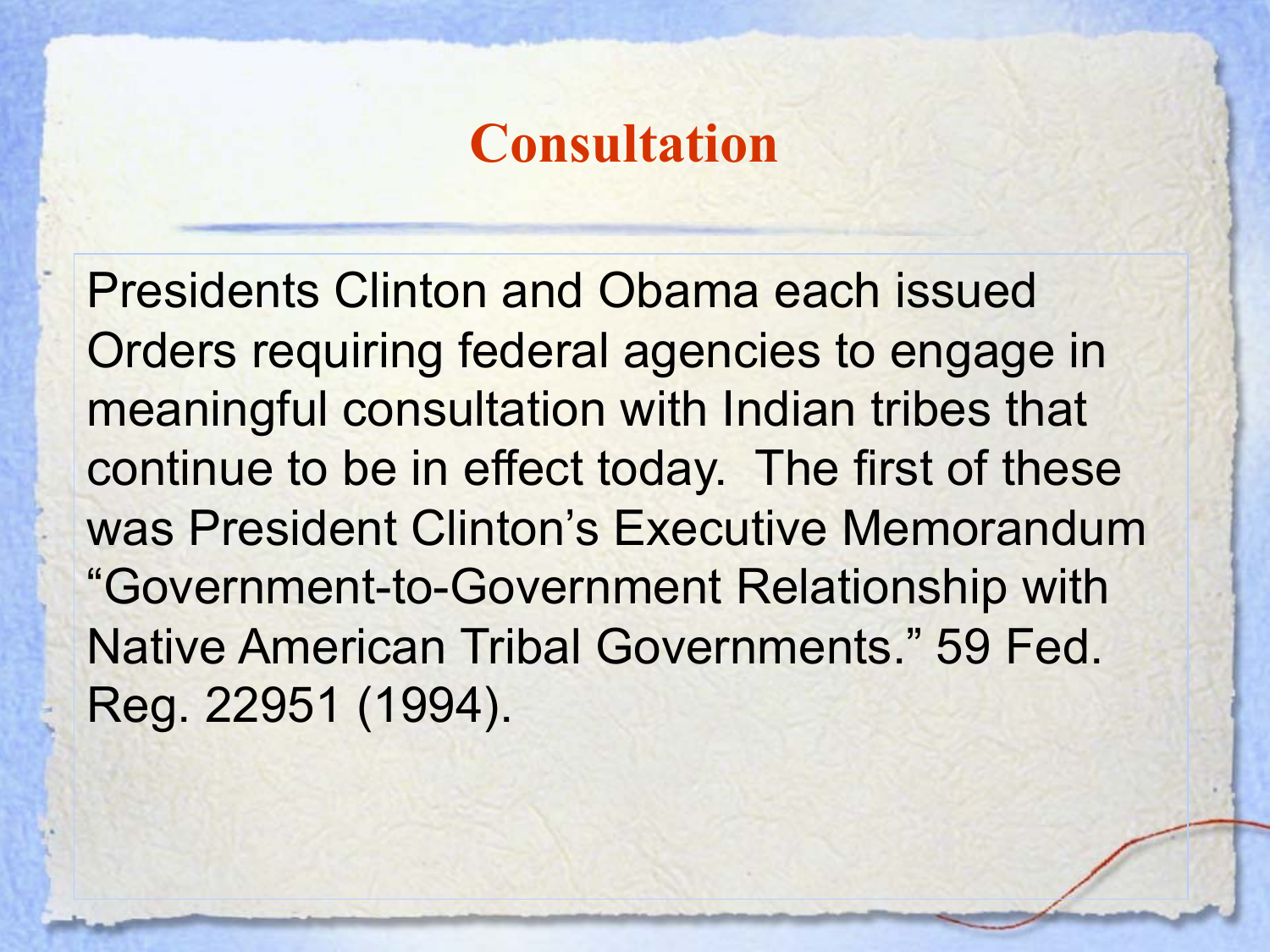The 1994 Executive Memorandum requires that all agencies within the executive branch must operate "within a government-to-government relationship with federally recognized tribal governments [and] shall consult, to the greatest extent practicable and to the extent permitted by law, with tribal governments prior to taking actions that affect federally recognized tribal governments."

In 2000, President Clinton issued Executive Order 13175 requiring consultation with tribes in "the development of Federal policies that have tribal implications."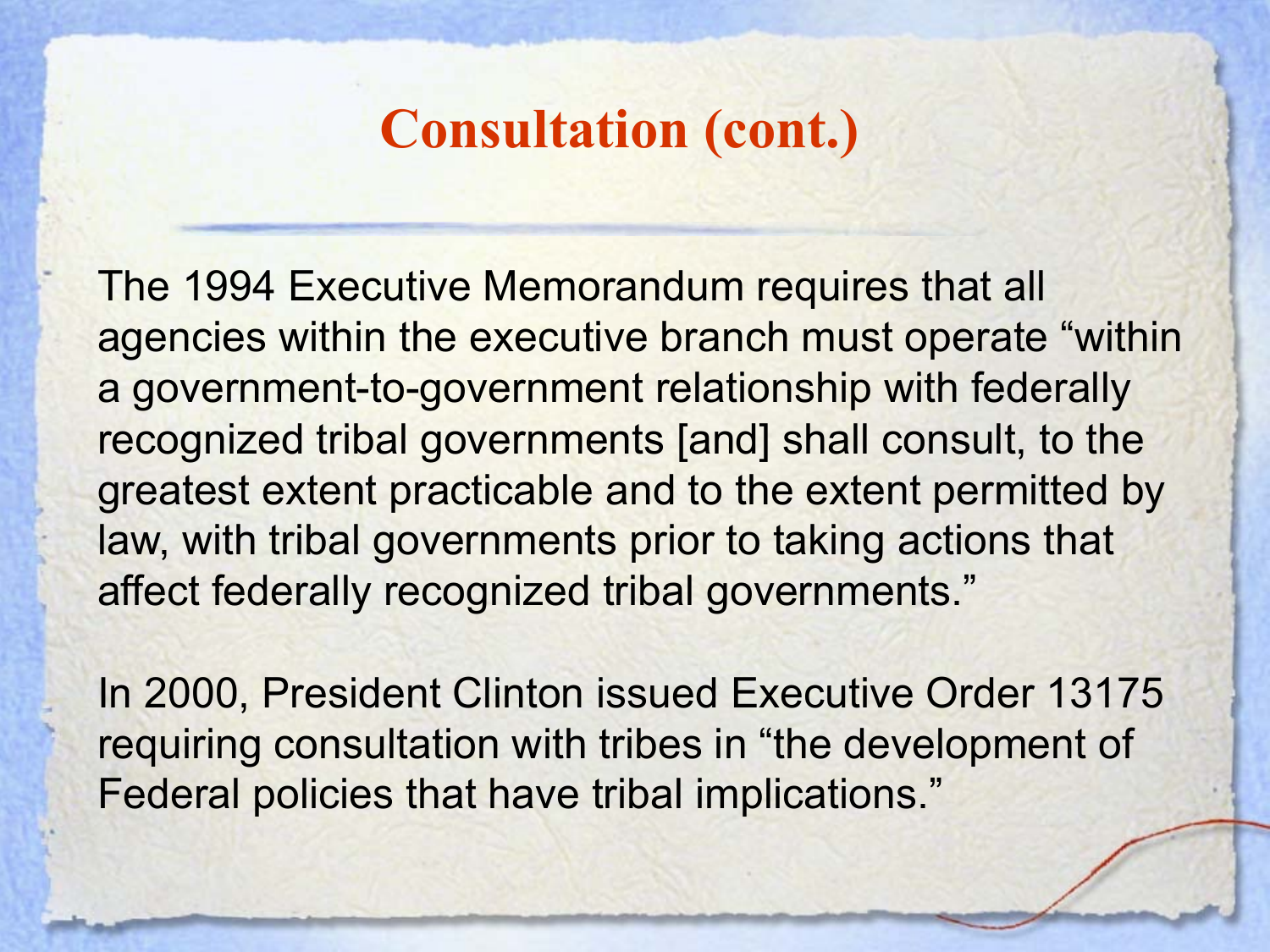During his first year (2009), President Obama issued his "Presidential Memorandum on Tribal Consultation," 50 Fed. Reg. 57,881. The Memorandum cites President Clinton's Executive Order of 2000 and requires each federal agency to develop within 90 days a plan for engaging in meaningful tribal consultation. Thus, each agency should now have its own policy on tribal consultation.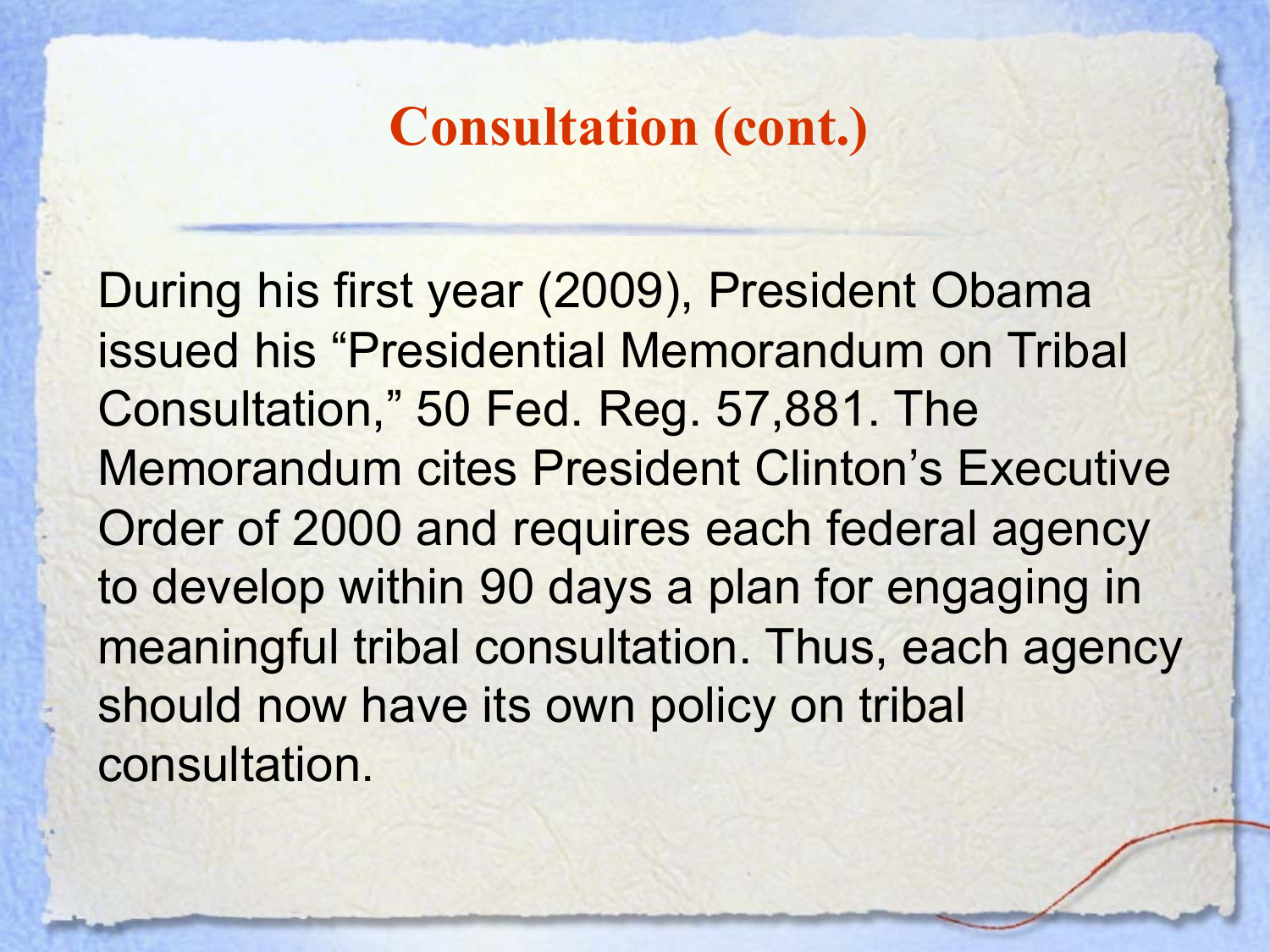Within days of taking office, President Biden issued a Memorandum declaring that it was "a priority of my Administration to make respect for tribal sovereignty and self-governance, commitment to fulfilling Federal trust and treaty responsibilities to Tribal Nations, and regular, meaningful, and robust consultation with Tribal Nations cornerstones of Federal Indian policy."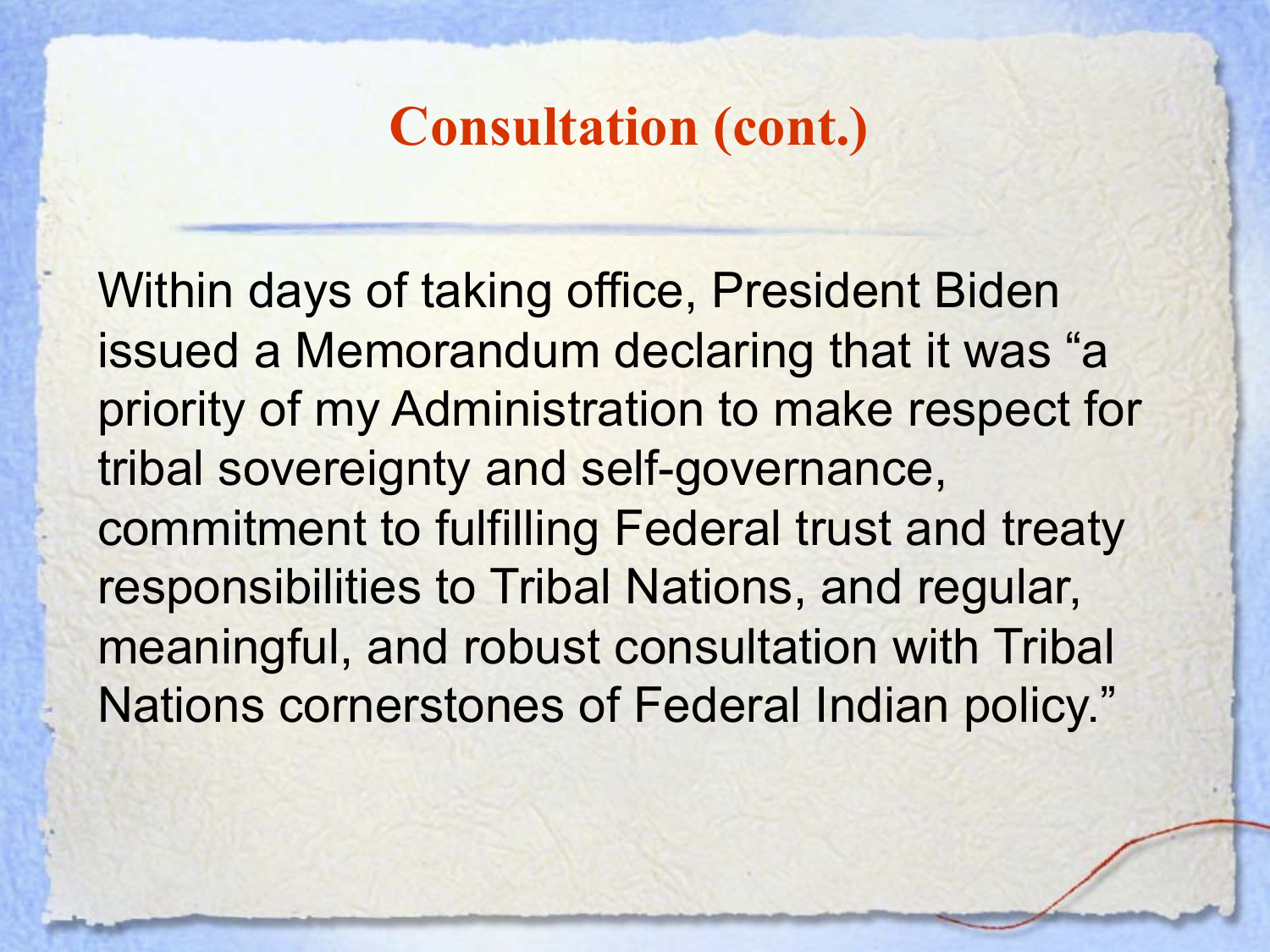The Biden/Haaland Administration has made a greater effort to consult with tribes than any previous Administration. The DOI even held a 4 day virtual session in March called "Consultation at Interior on Improving Consultation." The DOI also issued a "Framing Paper" on "Improving Interior's Consultation with Tribes" that discusses the DOI's commitment to consultation (available at: https://www.doi.gov/sites/doi.gov/files/framingpaper-consultation-with-tribes.pdf.)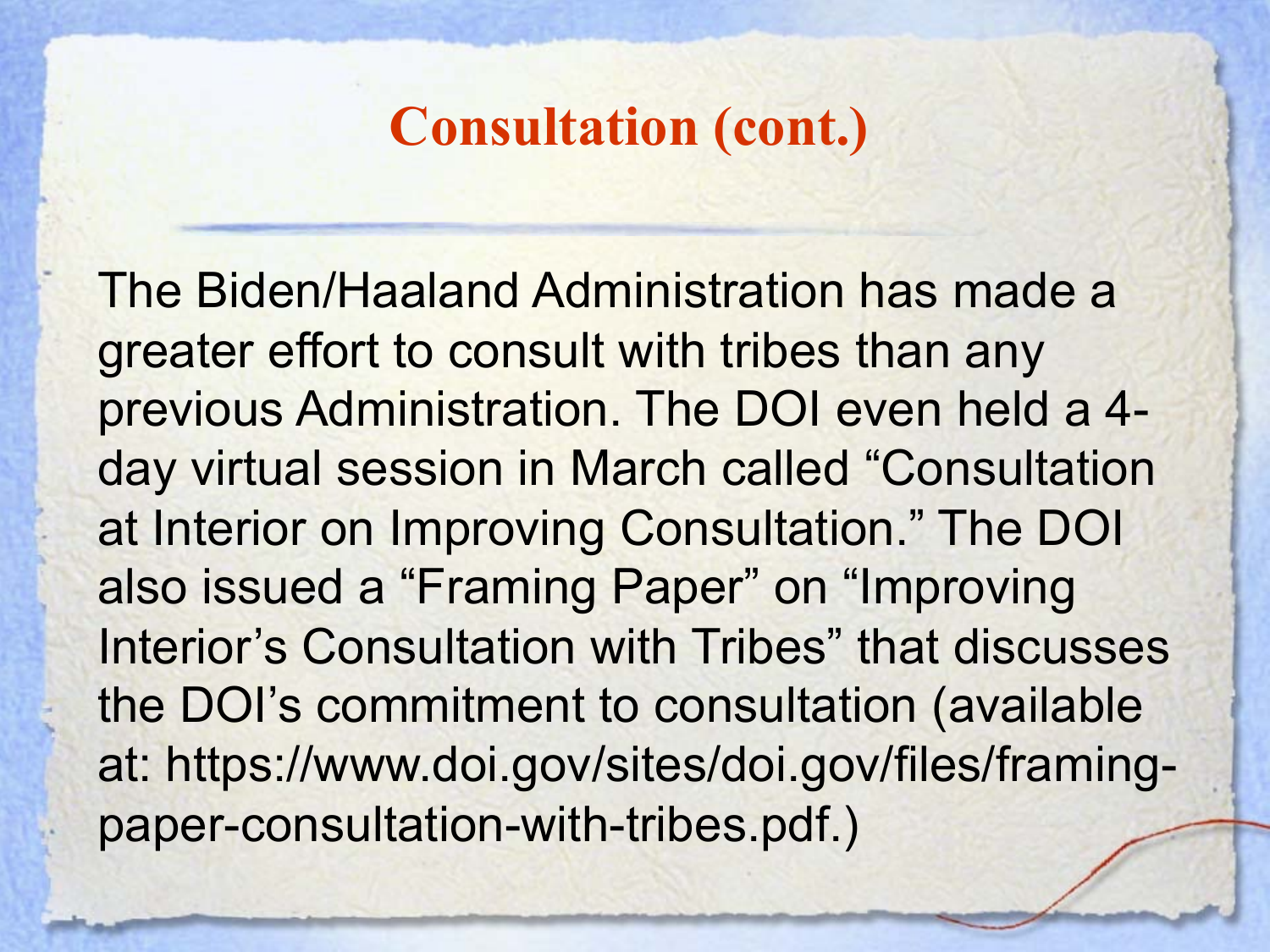Consultation is required by many statutes and federal agency regulations. A comprensive list of consultation requirements is available at:

http://www.schlosserlawfiles.com/consult/Policies ReConsult%20w-IndianTribe.htm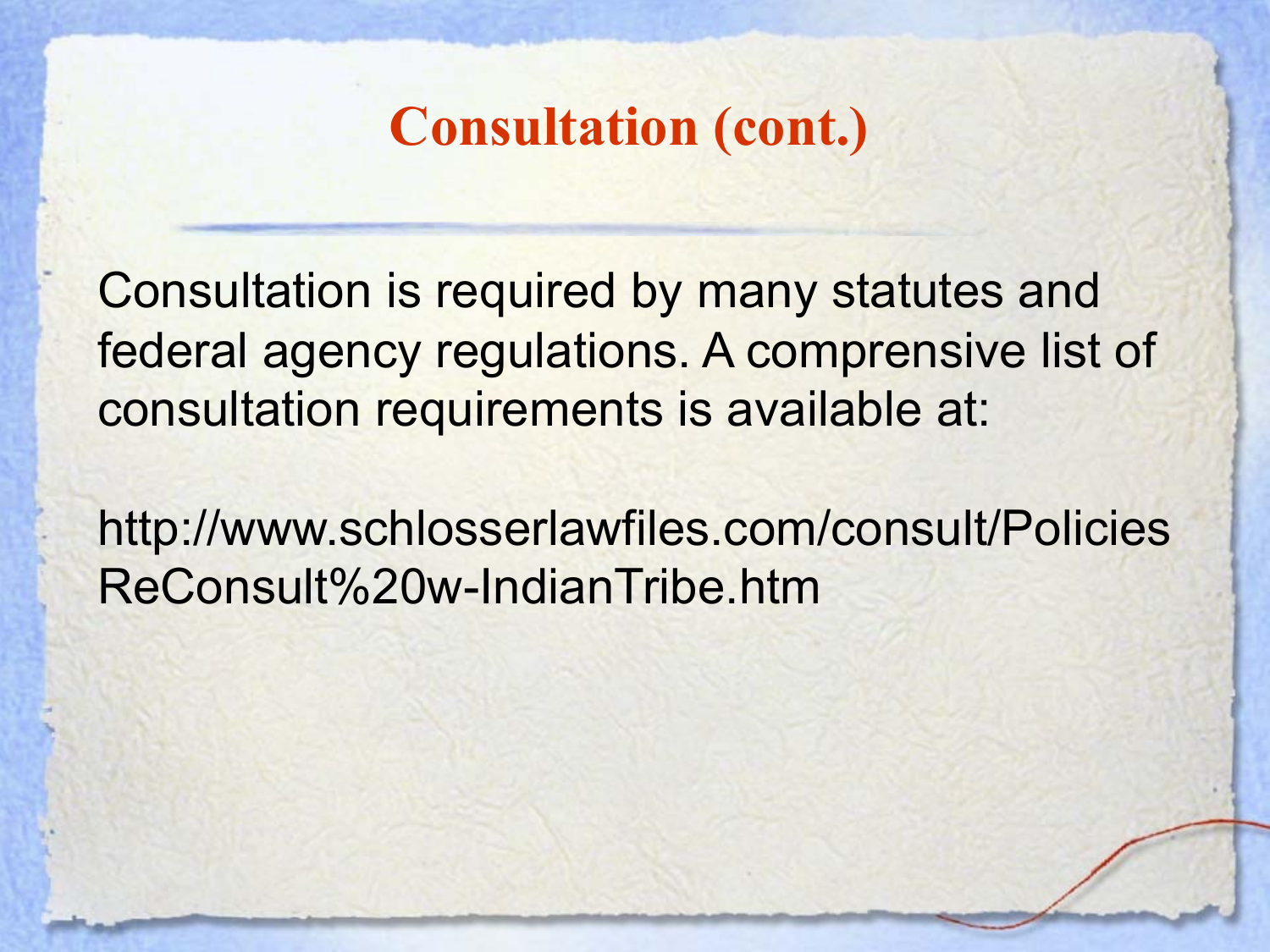**Department of the Interior Policy on Consultation with Indian Tribes (2011)**

"Consultation is a deliberative process that aims to create effective collaboration and informed Federal decision-making. Consultation is built upon government-to-government exchange of information and promotes enhanced communication that emphasizes trust, respect, and shared responsibility. Communication will be open and transparent."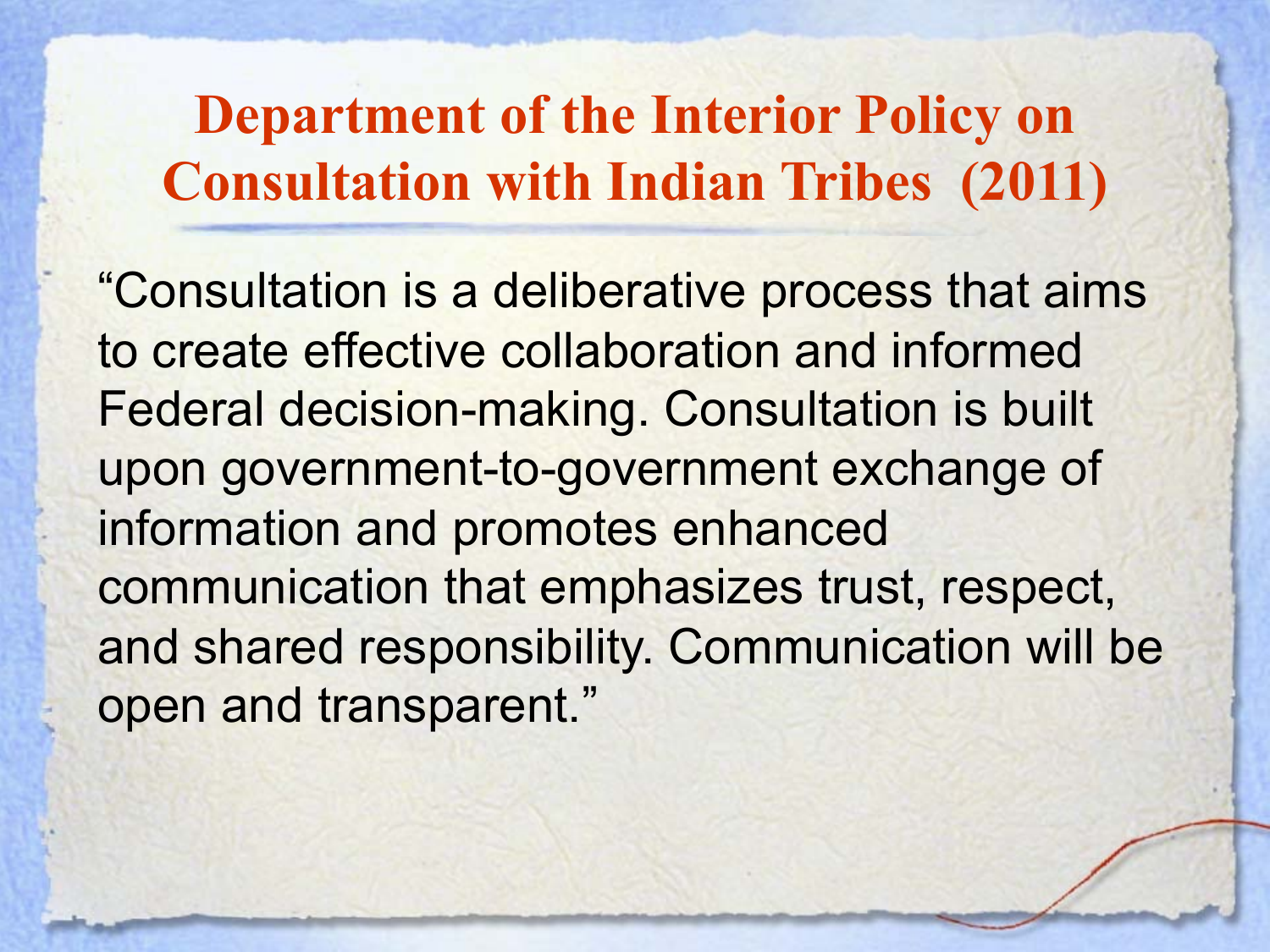**USDA Dept'l Reg. 1350-002: Tribal Consultation, Coordination, and Collaboration (2013)**

"Introduction"

All USDA agencies must "engage with Tribes in timely and meaningful consultation on policies that have substantial direct effects on one or more Tribes. Consultation, coordination, and collaboration are different but not mutually exclusive; rather, they are mutually supportive. Together, they lead to information exchange, mutual understanding, and informed decision making."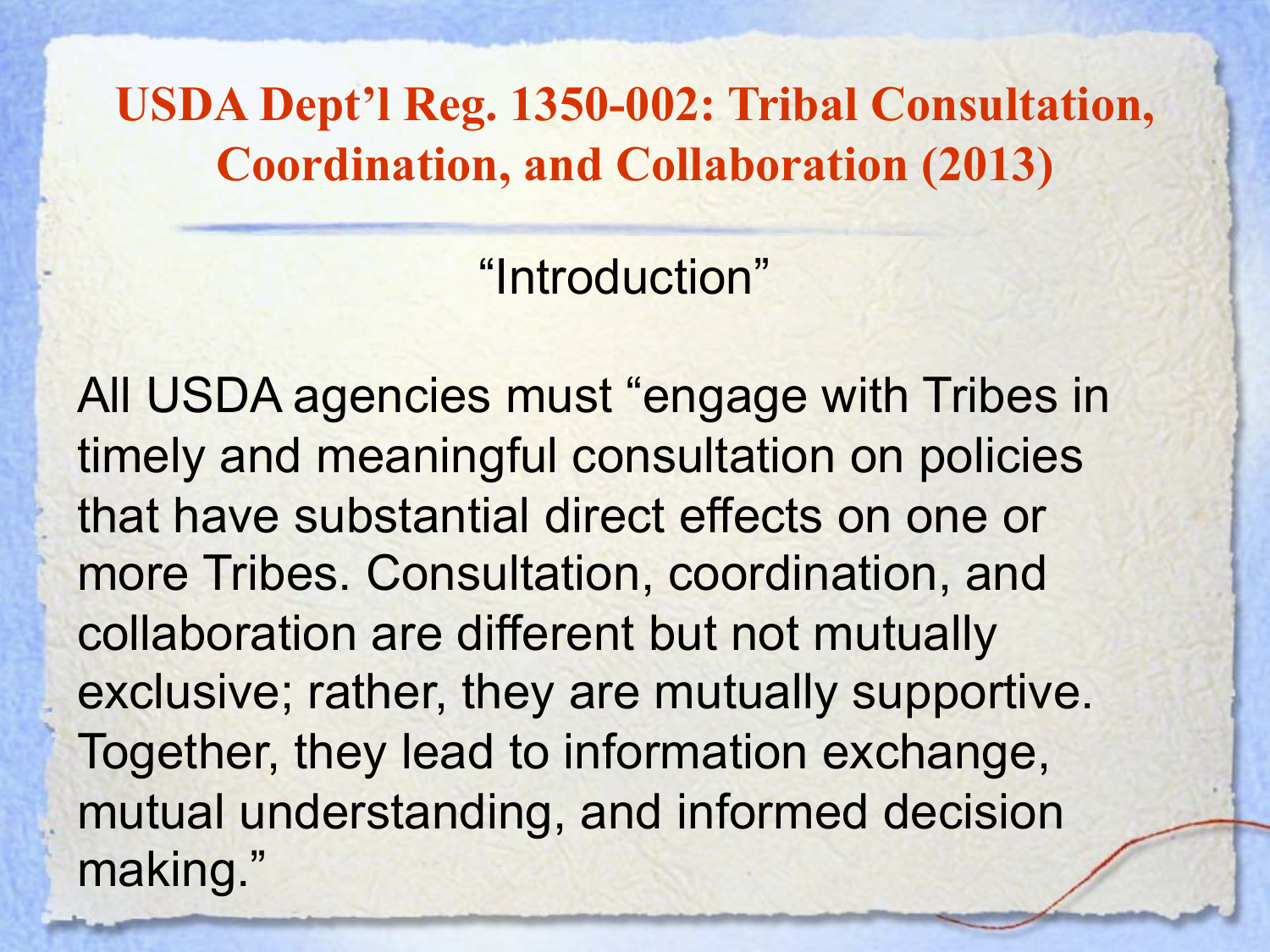**USDA Dept'l Reg. 1350-002 (cont.)**

"Consultation Process"

"Tribal consultation is the timely, meaningful, and substantive dialogue between USDA officials who have delegated authority to consult, and the official leadership of Federally recognized Indian tribes, or their designated representative(s), pertaining to USDA policies that may have tribal implications."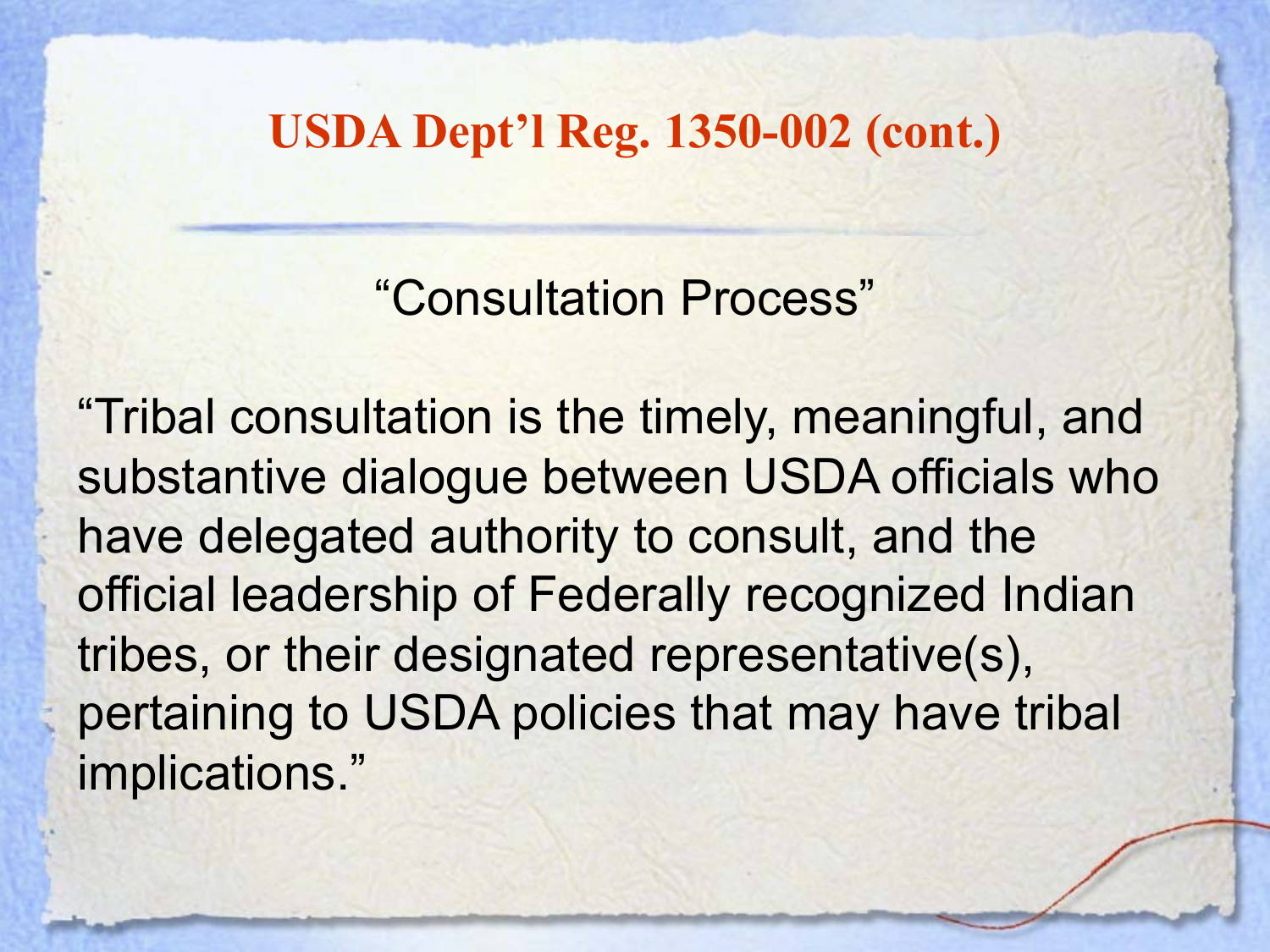**USDA Dept'l Reg. 1350-002 (cont.)**

"Compliance"

"To the extent practicable and permitted by law, no USDA agency shall promulgate any regulation or policy that has Tribal implications . . . unless . . . (2) The agency, prior to the formal promulgation of the regulation or policy . . . consulted with Tribal officials in the process of developing the proposed regulation or policy."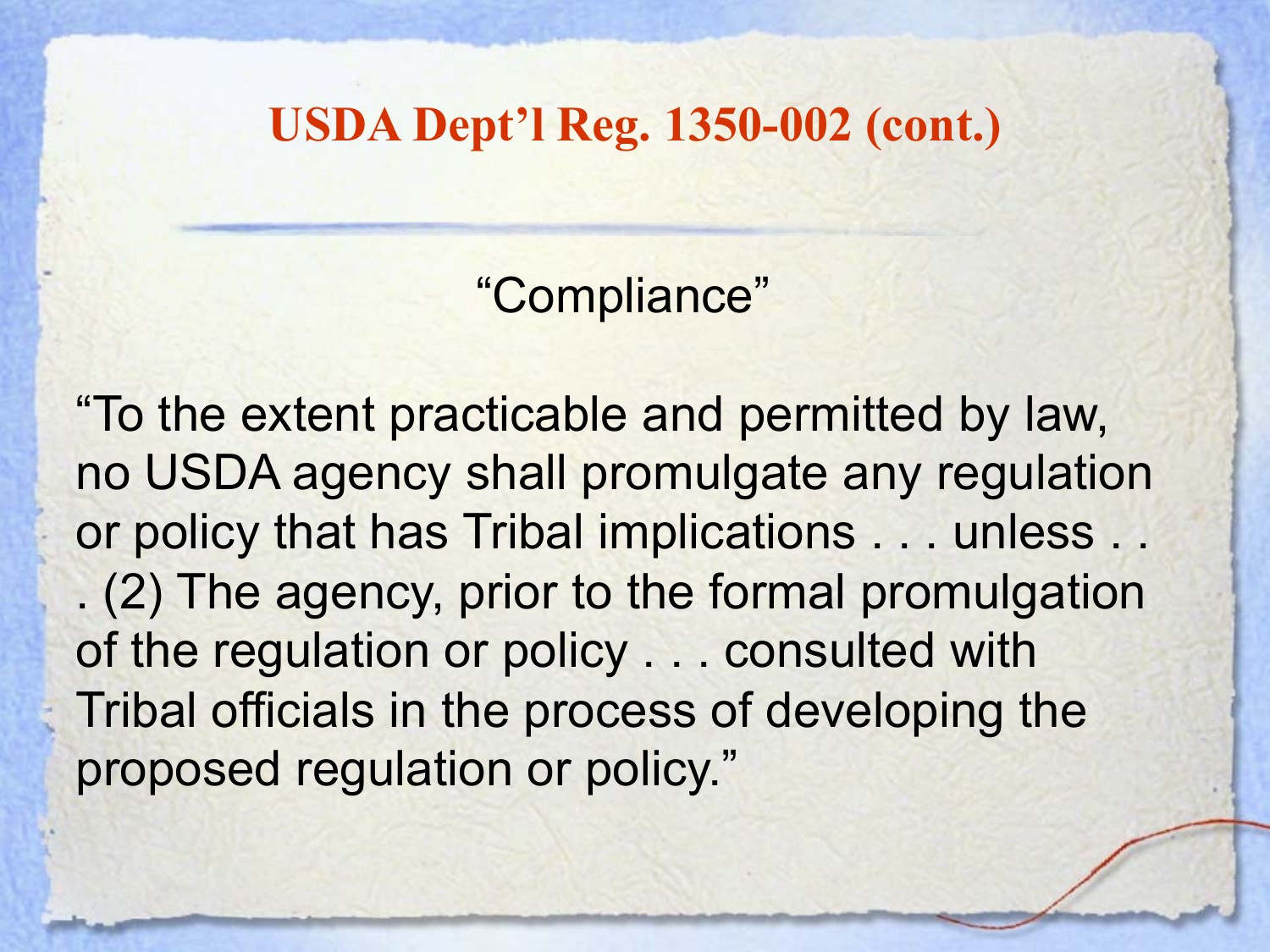The Indian Self-Determination and Education Assistance Act of 1975 (ISDEAA) authorizes Indian tribes to administer programs funded by the Department of Health and Human Services and by the DOI. The Act requires those agencies to consult with tribes in setting up and administering ISDEAA programs.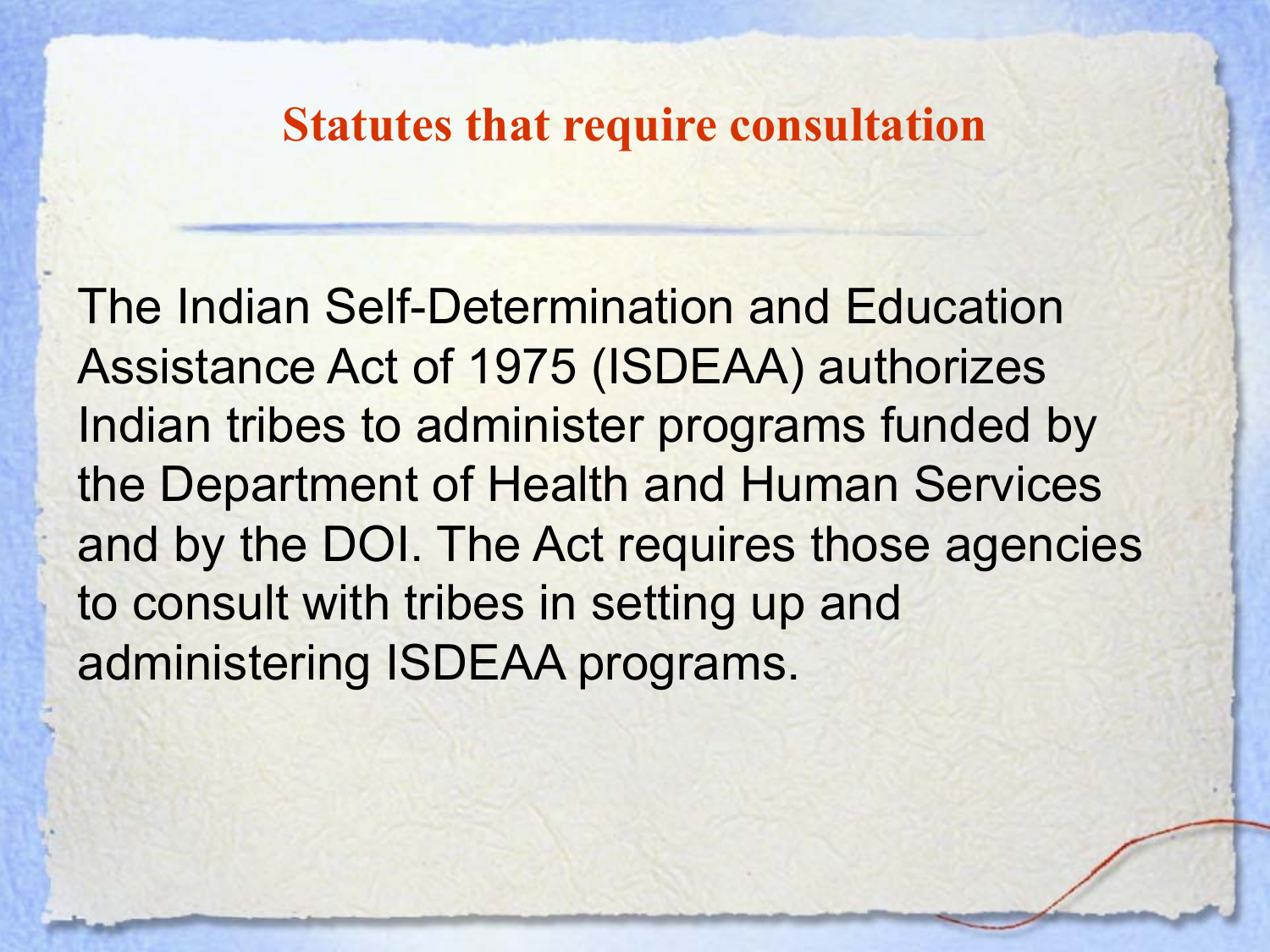The Archeological Resources Protection Act of 1979 requires consultation with tribal governments before federal agencies approve excavations on tribal land.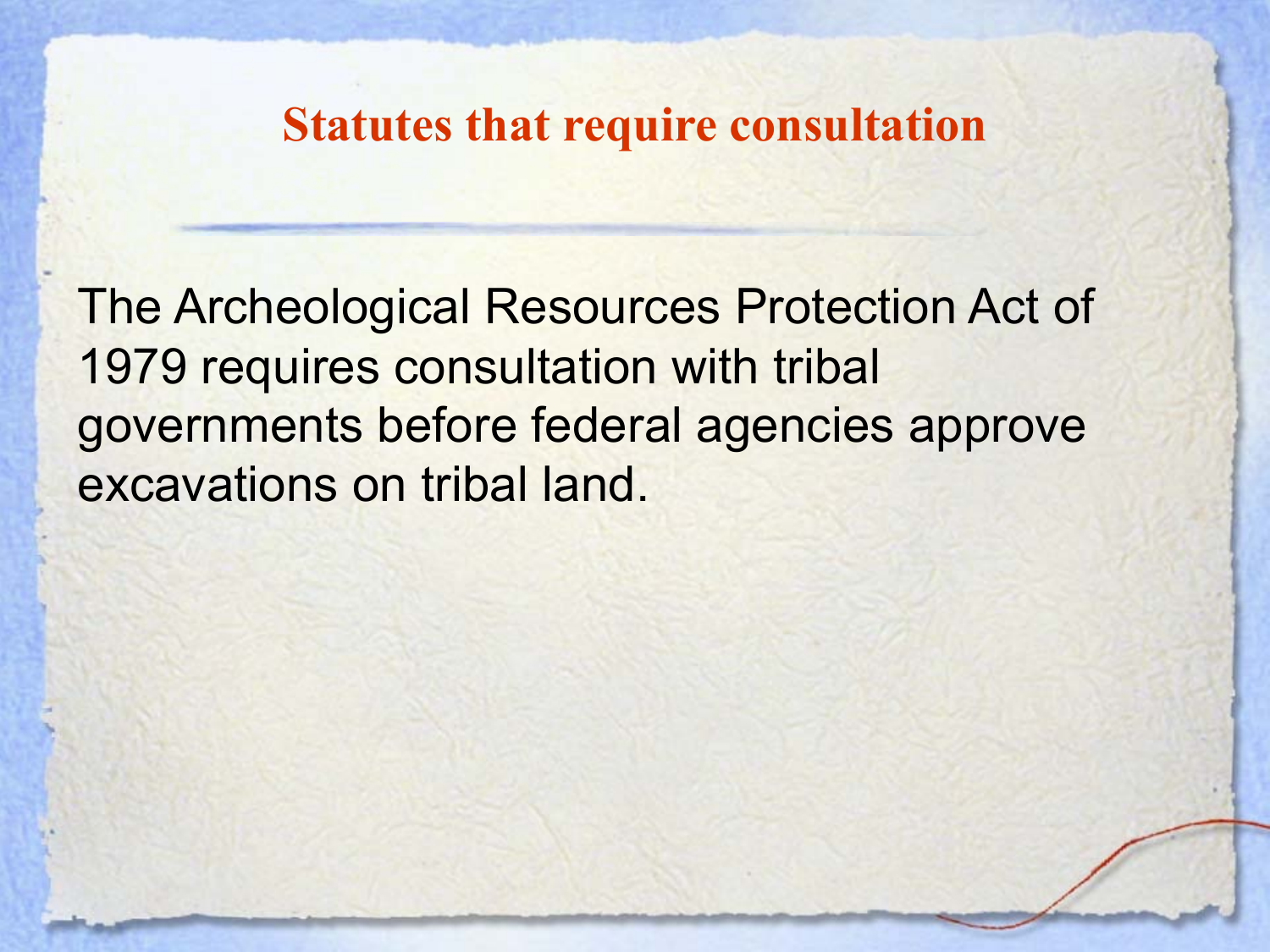The Native American Graves Protection and Repatriation Act of 1990 requires consultation with tribal governments, traditional religious leaders, and lineal descendants about the disposition of human remains, funerary objects, and other sacred burial items.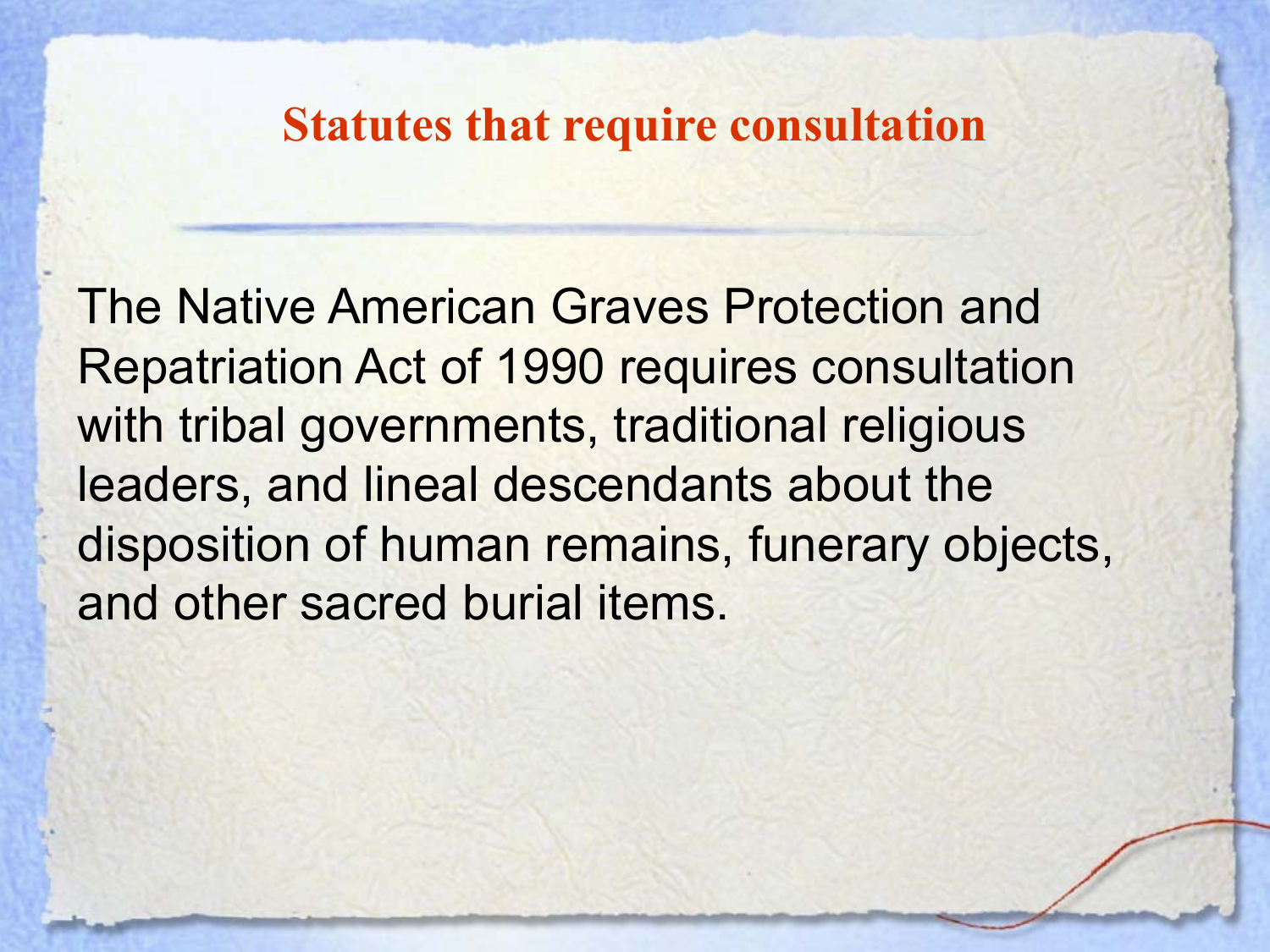Congress passed the National Historic Preservation Act of 1966 (NHPA) to help protect and preserve property within the U.S. that has historic significance. Section 106 requires federal agencies to take historic preservation into consideration in every project those agencies undertake, fund, or permit.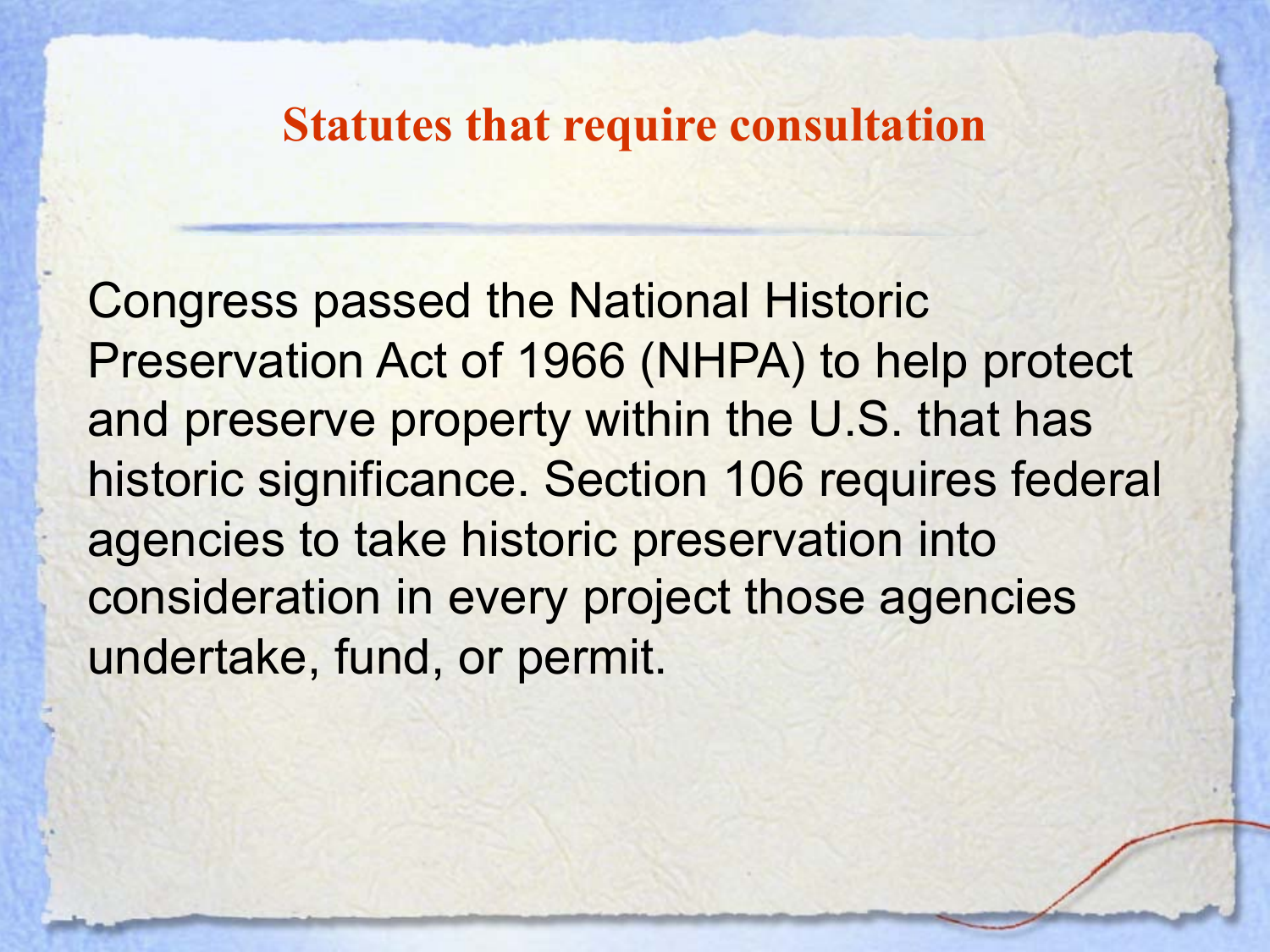Agencies must allow any party to voice its opinion on a proposed project if the property is listed on, or qualifies for listing on, the National Register of Historic Places, which is administered by the National Park Service, an agency within the DOI. The Register is the nation's official list of properties recognized for their significance in American history, architecture, archeology, engineering, or culture.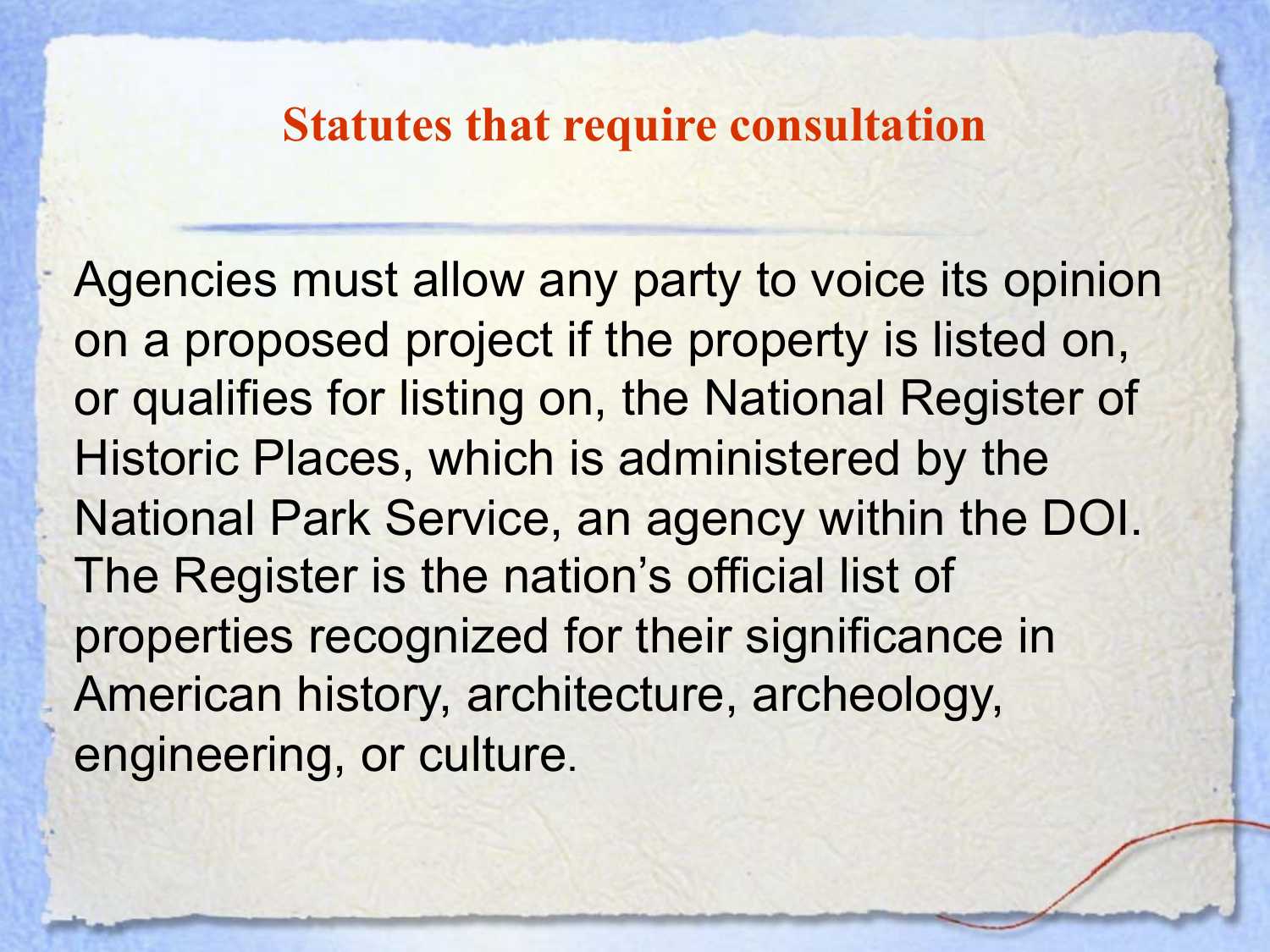NHPA was amended in 1992 to provide that properties eligible for listing on the National Register include property "of traditional religious and cultural importance to an Indian tribe." The amendment also requires that federal agencies consult with any federally recognized Indian tribe or Native Hawaiian organization "that attaches religious and cultural significance" to any historic property that may be affected by an agency's undertaking. The consultation requirement applies regardless of whether the historic property is located on or off an Indian reservation, but the action must be a federal undertaking and not a purely private one.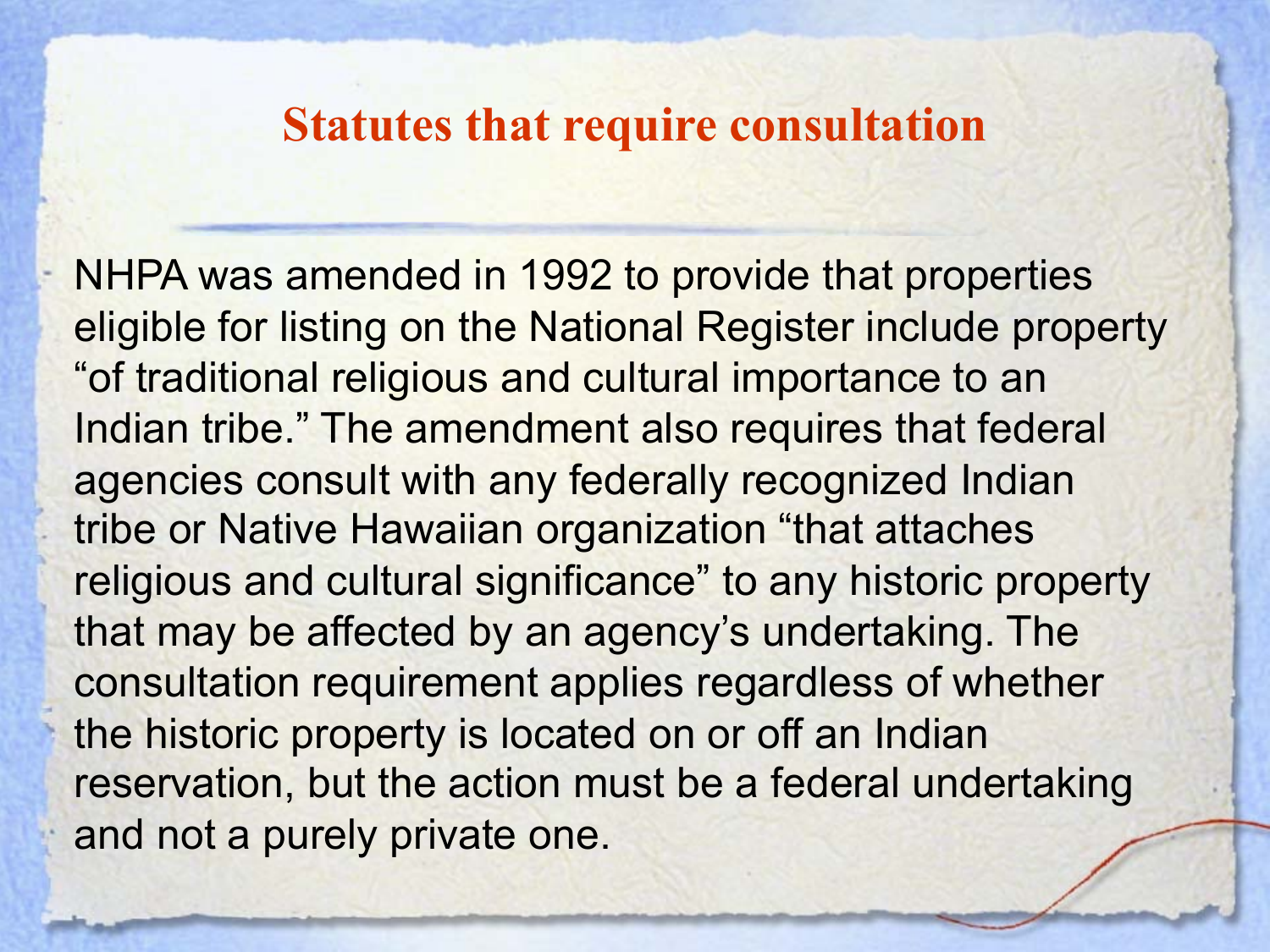# **Consultation**

Consultation has two components: procedural and substantive.

#### Procedural:

- 1. Notify the tribe early about plans, possible actions, and provide information to the tribe on an on-going basis.
- 2. See if the tribe needs assistance, such as technical or legal.
- 3. Consult with the proper tribal officials.
- 4. Listen to what the tribe says and what the tribe wants.
- 5. Make the process accessible and convenient for the tribe.
- 6. Give the tribe ample time to investigate and reply.
- 7. Document the entire process and send written confirmations periodically, inviting tribal feedback.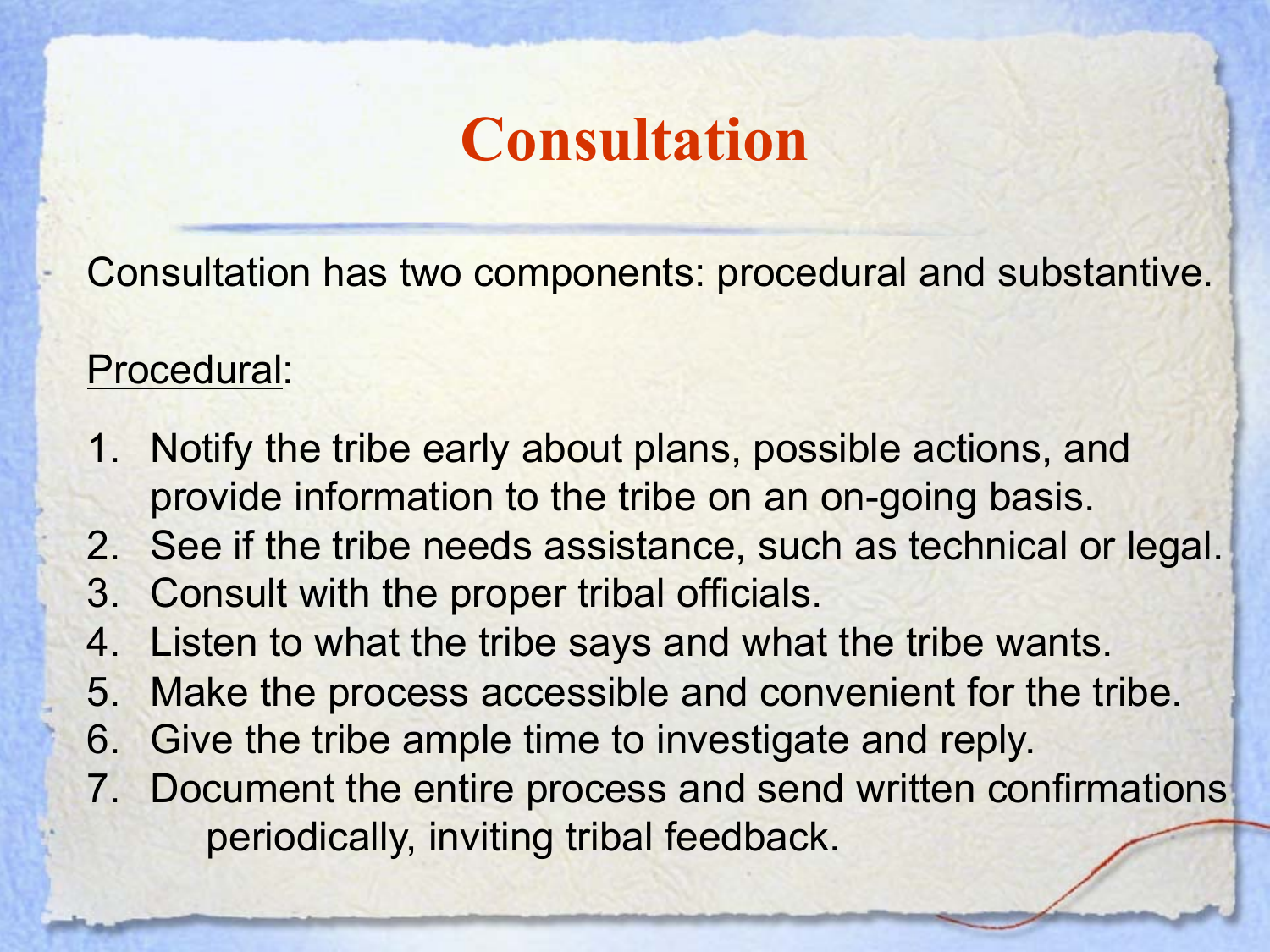#### Substantive:

1. "Consultation does not require" the agency to accept the Tribe's recommendation "but rather requires USDA to take the Tribe's views, information, rights, and interests into serious, deliberative consideration." Reg. 1350-002

2. If the tribe's recommendation is not accepted, look for a compromise, and if there isn't one, explain why the tribe's recommendation was rejected and seek a way to minimize any harm to the tribe.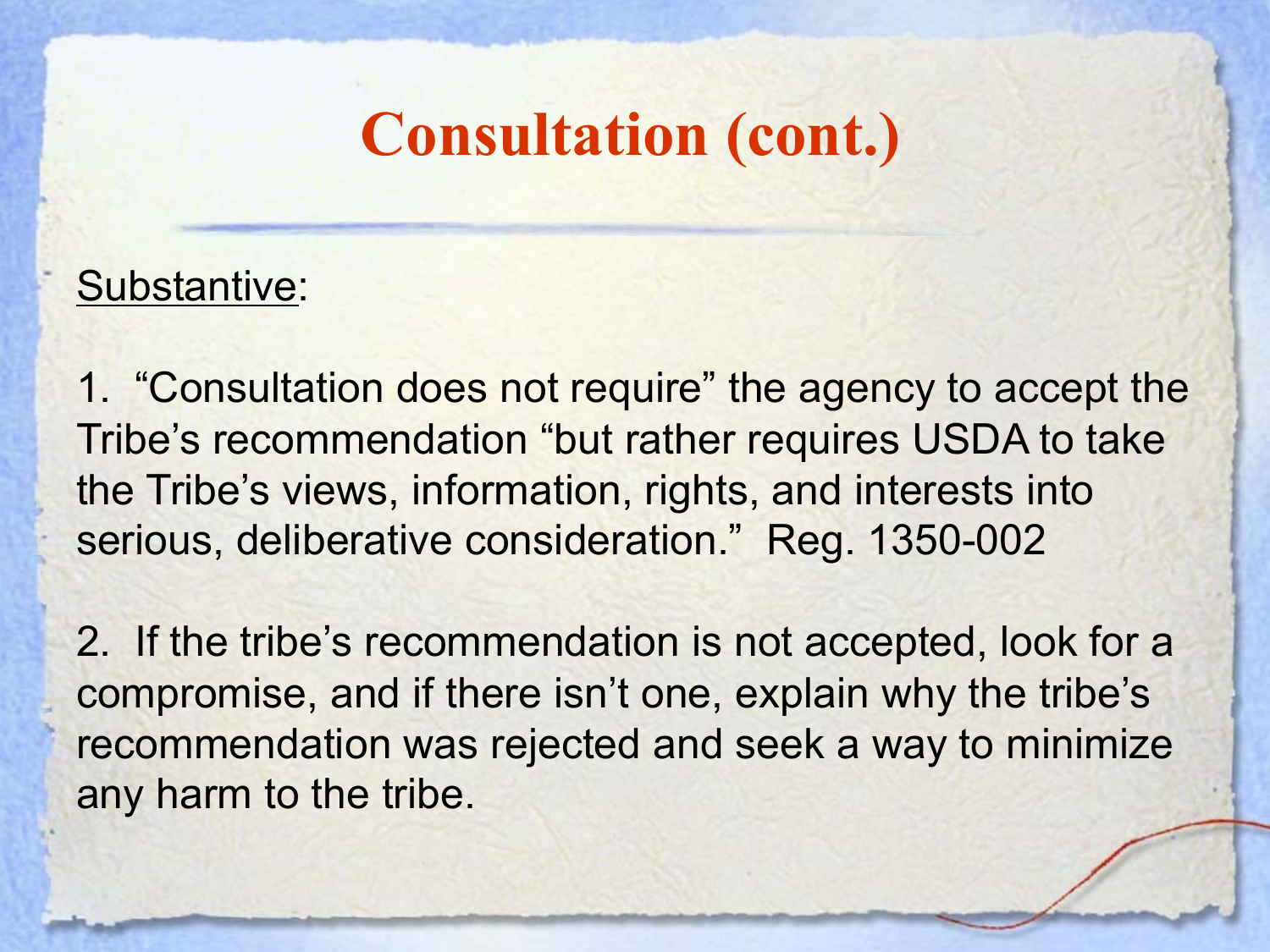1. *Nez Perce Tribe v. United States Forest Service*, 2013 WL 5212317 (D. Idaho 2013).

"The Forest Service has a statutory duty, under the National Forest Management Act," to respect tribal interests. "Overarching this statutory duty is the Government's duty as a trustee over the Tribe."

"A meaningful consultation takes place typically *before* undertaking a course of action." Here, the FS decided to allow the shipment to proceed through the forest before consulting with the tribe, a decision the court held was "an abdication" of its duty to consult.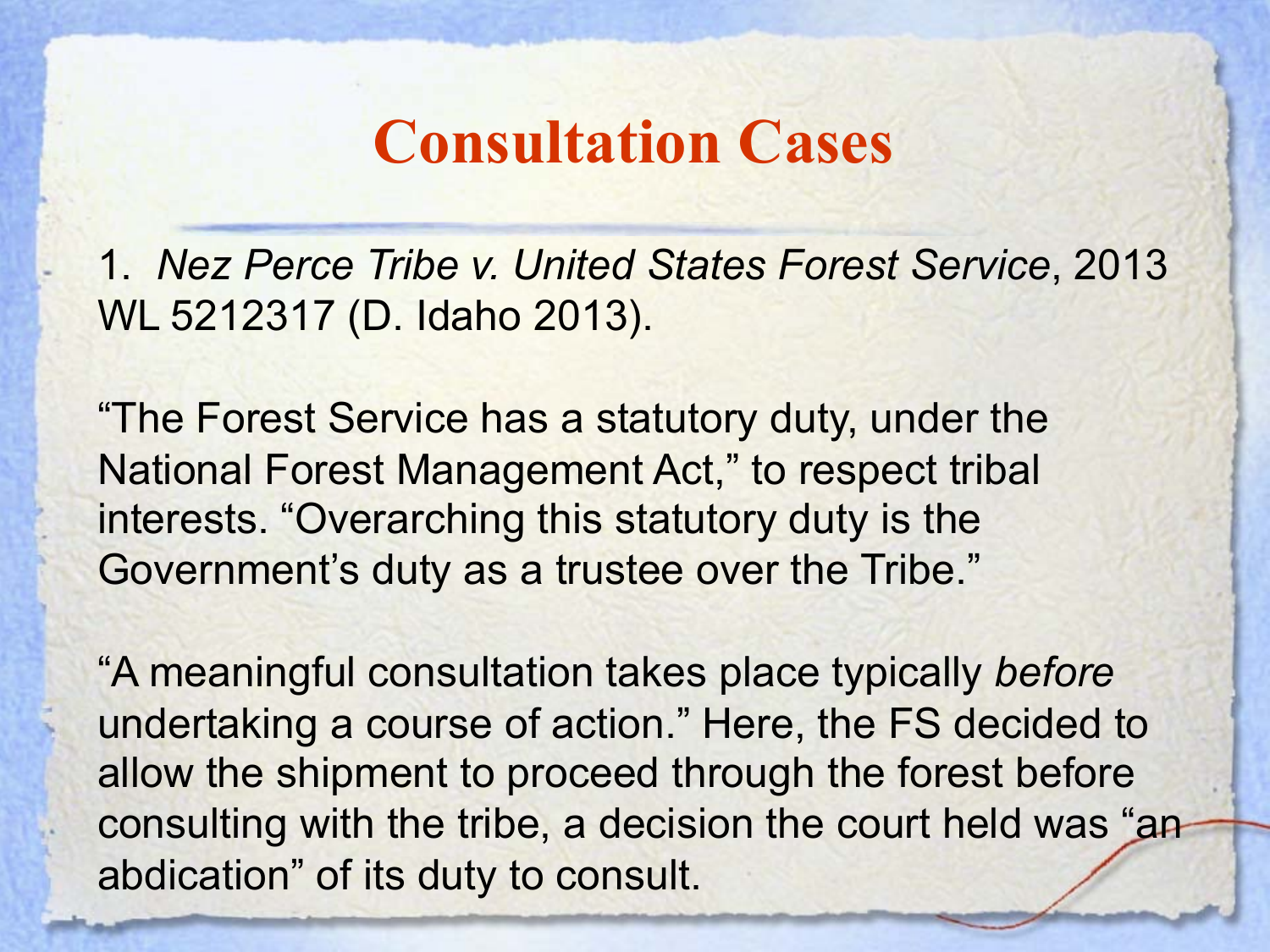2. *Quechan Tribe of the Fort Yuma Indian Reservation v. United States Dept. of the Interior*, 755 F. Supp. 2d 1104 (S.D. Cal. 2010).

"The required consultation must at least meet the standards set forth in [the agency's consultation policy] and should begin early. The Tribe was entitled to be provided with adequate information and time, consistent with its status as a government that is entitled to be consulted. The Tribe's consulting rights should have been respected. It is clear that did not happen here."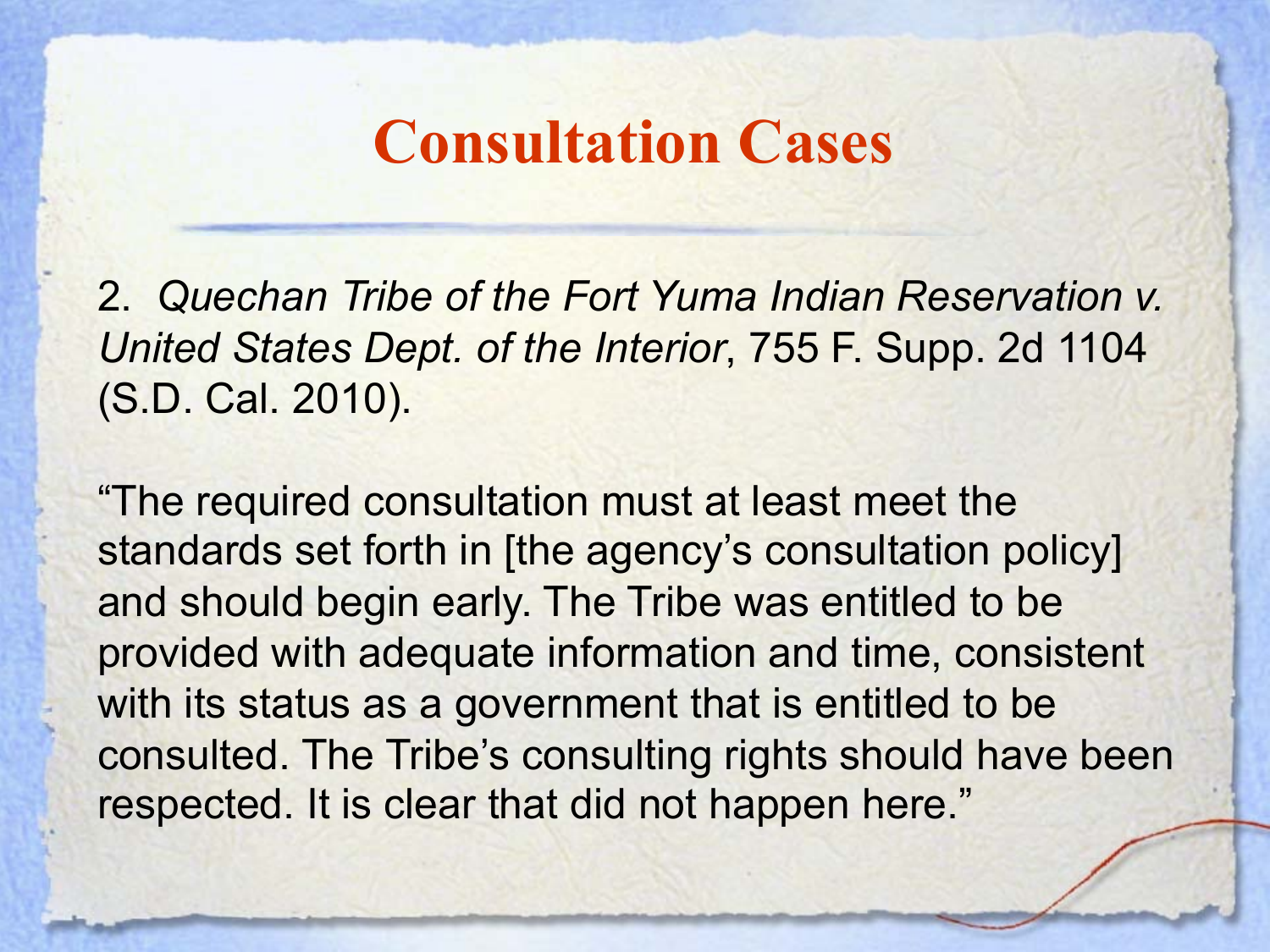3. *Klamath Tribes v. United States*, 1996 WL 924509 (D. Ore. 1996).

"The court grants the Tribes' motion for a preliminary injunction prohibiting the federal defendants from proceeding with 'salvage' logging that will affect wildlife resources within the Tribes' former reservation, without ensuring, in consultation with the Klamath Tribes on a government-to-government basis, that the resources on which the Tribes' treaty rights depend will be protected."